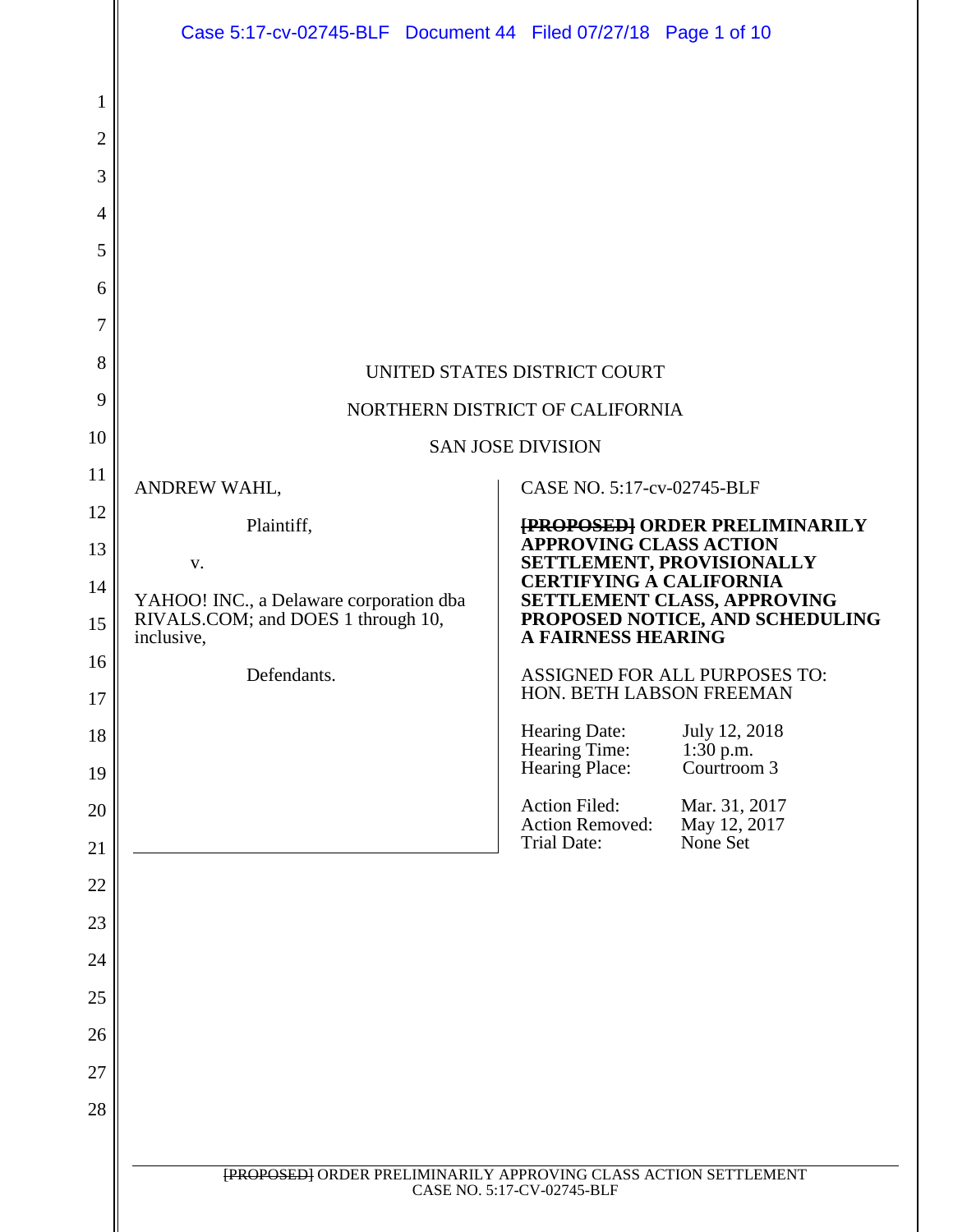# Case 5:17-cv-02745-BLF Document 44 Filed 07/27/18 Page 2 of 10

Upon review and consideration of the Settlement Agreement and Release, and the attachments thereto, which have been filed with the Court, it is HEREBY ORDERED, ADJUDGED and DECREED as follows:

1. The Court has carefully reviewed the Settlement Agreement and Release, as well as the files, records, and proceedings to date in the above-captioned action (the "Action"). The definitions in the Settlement Agreement and Release are hereby incorporated as though fully set forth in this Order, and capitalized terms shall have the meanings attributed to them in the Settlement Agreement and Release.

9 10 11 12 13 14 15 16 17 18 19 20 21 2. The parties have agreed to settle the Action upon the terms and conditions set forth in the Settlement Agreement and Release, which has been filed with the Court. The Settlement Agreement and Release, including all exhibits thereto, is preliminarily approved as fair, reasonable, and adequate. Plaintiff, Yuan Guo ("Plaintiff"), in the Action, by and through his counsel, has investigated the facts and law relating to the matters alleged in his complaint, including extensive legal research as to the sufficiency of the claims, and an evaluation of the risks associated with continued litigation, trial, and/or appeal. The settlement was reached as a result of extensive armlength negotiations between counsel for Plaintiff, on the one hand, and counsel for Defendant Yahoo! Inc.  $("Yahoo")^1$ , on the other hand, overseen by a respected mediator—the Honorable Ronald M. Sabraw, currently affiliated with JAMS. The settlement confers substantial benefits upon the Settlement Class, particularly in light of the damages that Plaintiff's and Class Counsel believe are potentially recoverable or provable at trial, without the costs, uncertainties, delays, and other risks associated with continued litigation, trial, and/or appeal.

 $\overline{a}$ 

24

25

26

27

28

1

2

3

4

5

6

7

8

[PROPOSED] ORDER PRELIMINARILY APPROVING CLASS ACTION SETTLEMENT CASE NO. 5:17-CV-02745-BLF

<sup>22</sup> 23

<sup>1</sup> On or about June 13, 2017, Yahoo! Inc. transferred to Yahoo Holdings, Inc. all liabilities relevant to the class action lawsuit filed by Andrew Wahl. Yahoo Holdings, Inc., a Delaware corporation with an office located at 701 First Avenue, Sunnyvale, California, 94089, is a wholly owned subsidiary of Verizon Communications Inc. Yahoo! Inc. no longer owns any interest in the past, present, or future liabilities relevant to this action. Effective January 1, 2018, Yahoo Holdings, Inc. changed its name to Oath Holdings Inc. For purposes of this Order, the term "Yahoo" shall refer to the principals, agents, representatives, owners, officers, directors, employees, independent contractors, successors, assigns, subsidiaries, parents, related entities, and affiliates of Oath Holdings Inc., including but not limited to Yahoo! Inc. (now known as Altaba Inc.) and Oath Inc.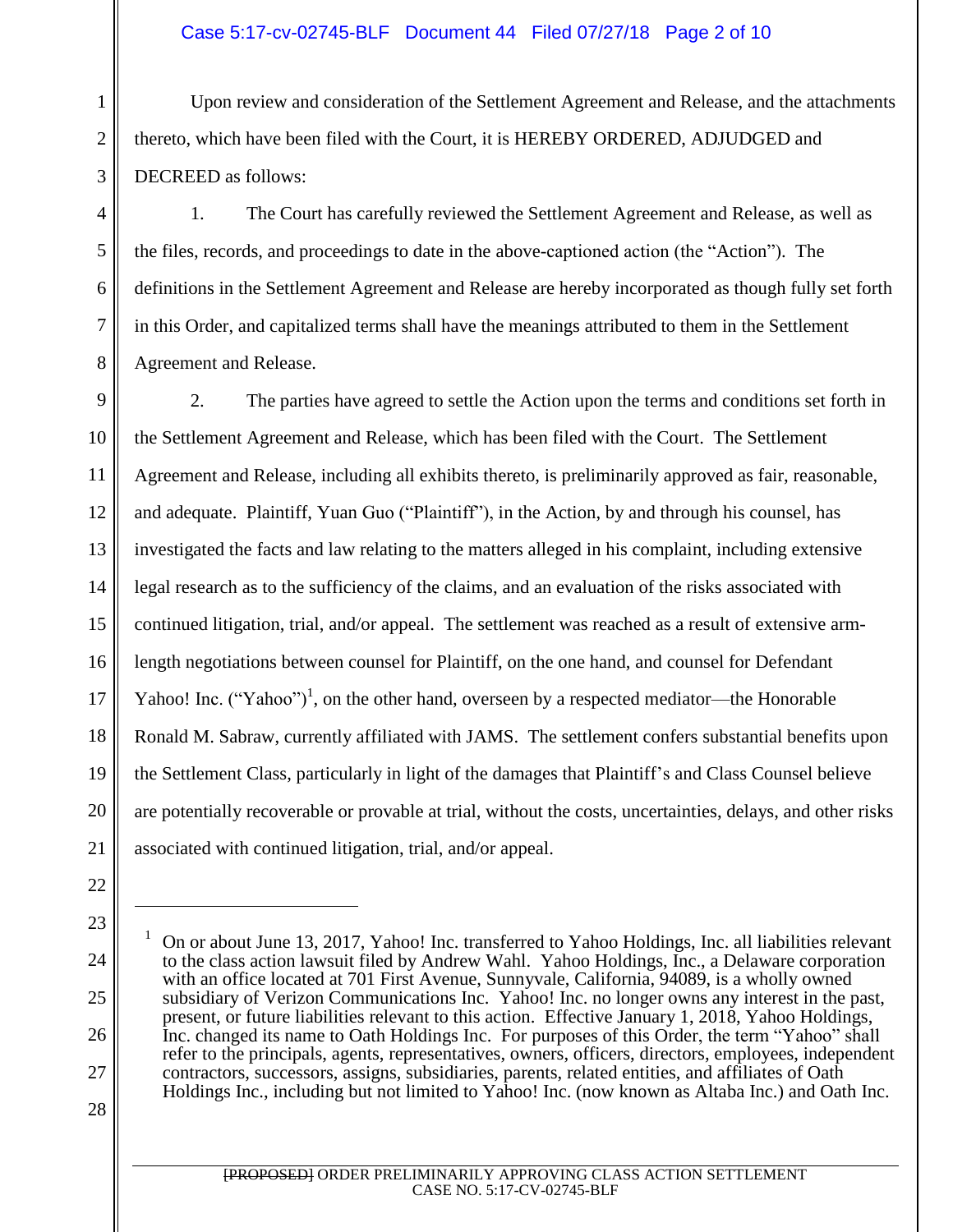### Case 5:17-cv-02745-BLF Document 44 Filed 07/27/18 Page 3 of 10

1

2

3

4

6

7

5 3. The Court conditionally certifies, for settlement purposes only: a California class of persons who were charged on a recurring basis by Rivals.com for auto-renewal subscriptions entered into between March 31, 2013 and the present. Excluded from the class are all persons who are employees, directors, officers and agents of Yahoo or its subsidiaries and affiliated companies, as well as the judges, clerks, and staff members of the United States District Court for the Northern District of California, the Ninth Circuit Court of Appeal, the United States Supreme Court, and their immediate family members.

8 9 10 11 12 13 14 15 16 17 18 19 20 21 22 23 24 4. The Court conditionally finds, for settlement purposes only and conditioned upon the entry of this Order and the Final Order and Judgment, and the occurrence of the Effective Date, that the prerequisites for a class action under Rules  $23(a)$  and (b)(3) of the Federal Rules of Civil Procedure have been satisfied in that: (a) the number of Settlement Class Members is so numerous that joinder of all members thereof is impracticable; (b) there are questions of law and fact common to the Settlement Class; (c) the claims of the Plaintiff are typical of the claims of the Settlement Class he seeks to represent for purposes of settlement; (d) the Plaintiff has fairly and adequately represented the interests of the Settlement Class and will continue to do so, and the Plaintiff has retained experienced counsel to represent them; (e) for purposes of settlement, the questions of law and fact common to the Settlement Class Members predominate over any questions affecting any individual Settlement Class Member; and (f) for purposes of settlement, a class action is superior to the other available methods for the fair and efficient adjudication of the controversy. The Court also concludes that, because this Action is being settled rather than litigated, the Court need not consider manageability issues that might be presented by the trial of a statewide class action involving the issues in this case. *See Amchem Prods.*, *Inc. v. Windsor*, 521 U.S. 591, 620 (1997). In making these findings, the Court has exercised its discretion in conditionally certifying the Settlement Class on a statewide basis. *See Hanlon v. Chrysler Corp.*, 150 F.3d 1011 (9th Cir. 1998).

25 26 27 28 5. The Court appoints Bob Horn and Joe Kronawitter from the law firm Horn Aylward & Bandy in Kansas City, Missouri, and Darius Ogloza, Micah Nash, and Josephine Lee from the law firm Ogloza Fortney, LLP as counsel for the Class ("Class Counsel"). For purposes of these settlement approval proceedings, the Court finds that Class Counsel are competent and capable of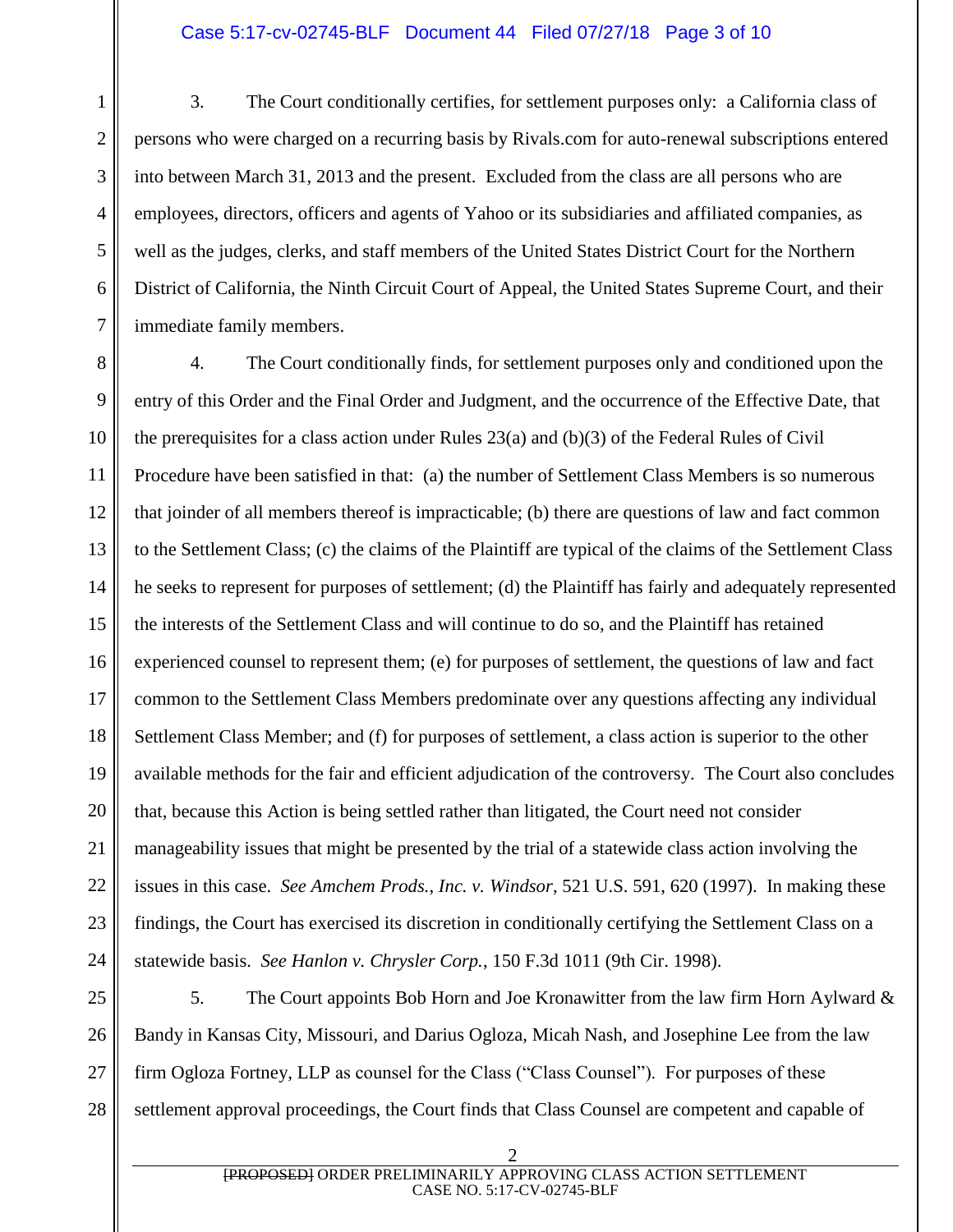## Case 5:17-cv-02745-BLF Document 44 Filed 07/27/18 Page 4 of 10

exercising their responsibilities as Class Counsel. The Court designates named Plaintiff Yuan Guo as the representative of the Settlement Class. The Court further appoints JND Legal Administration to serve as the Settlement Administrator.

12 13 6. The Final Fairness Hearing shall be held before this Court on **November 8, 2018 at 1:30 p.m.**, to determine whether the Settlement Agreement and Release is fair, reasonable, and adequate and should receive final approval. The Court will rule on Class Counsel's application for an award of attorneys' fees, costs, and expenses (the "Fee Application") at that time. Papers in support of final approval of the Settlement Agreement and Release and the Fee Application shall be filed with the Court according to the schedule set forth in Paragraph 15 below. The Final Fairness Hearing may be postponed, adjourned, or continued by order of the Court without further notice to the Settlement Class. After the Final Fairness Hearing, the Court may enter a Final Order and Judgment in accordance with the Settlement Agreement and Release that will adjudicate the rights of the Settlement Class Members (as defined in the Settlement Agreement and Release) with respect to the claims being settled.

16 17 7. Pending the Final Fairness Hearing, all proceedings in the Action, other than proceedings necessary to carry out or enforce the terms and conditions of the Settlement Agreement and Release and this Order, are stayed.

20 8. The Court approves, as to form and content, the Long Form Notice and Summary Notice attached as Exhibits "C" and "M," respectively, to Plaintiff's Supplemental Brief regarding preliminary approval filed July 25, 2018.

21 22 23 24 (a) Yahoo shall provide the Settlement Administrator with the following within 14 days after this Order: (1) the name, email address, and last address of record for each Rivals.com subscriber with a billing address of record in California; and (2) for each such Rivals.com subscriber, an indication of whether the individual is or was an annual or monthly subscriber.

25 26 27 (b) The Settlement Administrator shall email each subscriber with the Summary Notice, within 30 calendar days after receiving the subscriber information, or as soon thereafter as practicable. The date on which the Settlement Administrator emails such notices shall be the Notice Date.

14

15

18

19

1

28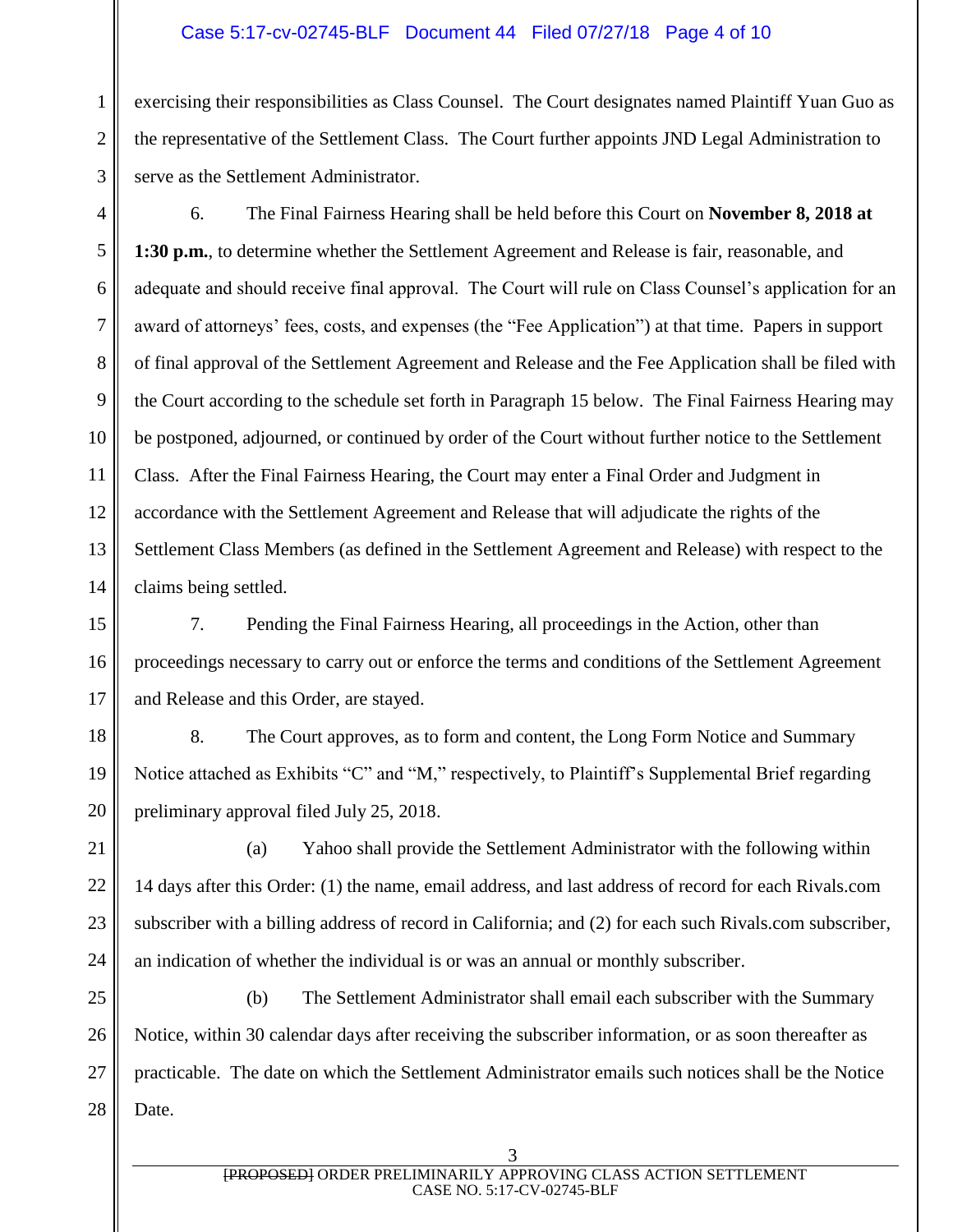#### Case 5:17-cv-02745-BLF Document 44 Filed 07/27/18 Page 5 of 10

(c) The Settlement Administrator shall also cause activation of the settlement website to take place on or about the Notice Date. The Settlement Administrator shall also a mail a post card with the Summary Notice for any email notice returned as undeliverable.

1

2

3

4 5 6 7 8 9 10 11 12 13 14 15 16 17 18 19 20 9. The Court finds that the Long Form Notice and Summary Notice are reasonable, that they constitute due, adequate, and sufficient notice to all persons entitled to receive notice, and that they meet the requirements of due process and Rule 23 of the Federal Rules of Civil Procedure. Specifically, the Court finds that the manner of dissemination of the Long Form Notice and Summary Notice described in Paragraph 8 complies with Rule 23(e) of the Federal Rules of Civil Procedure as it is a reasonable manner of providing notice to those Settlement Class Members who would be bound by the settlement. The Court also finds that the manner of dissemination of the Long Form Notice and Summary Notice described in Paragraph 8 complies with Rule  $23(c)(2)$ , as it is also the best practicable notice under the circumstances, provides individual notice to all Settlement Class Members who can be identified through a reasonable effort, and is reasonably calculated, under all the circumstances, to apprise the members of the Settlement Class of the pendency of this Action, the terms of the settlement, and their right to object to the settlement or exclude themselves from the Settlement Class. *See*, *e.g.*, *Farinella v. PayPal*, *Inc.*, 611 F. Supp. 2d 250, 256-57 (E.D.N.Y. 2009) (court approved plan disseminating notice by email, internet posting, and publication); *In re Grand Theft Auto Video Game Consumer Litig.*, 251 F.R.D. 139, 145 (S.D.N.Y. 2008) (same); *see also Todd v. Retail Concepts*, *Inc.*, No. 07-0788, 2008 WL 3981593, at \*2 (M.D. Tenn. Aug. 22, 2008) (court approved plan disseminating notice by email, in-store posting, and website posting).

21 22 10. Settlement Class Members will have until the dates described in paragraph 15 below, to submit their Claim Forms, which is due, adequate, and sufficient time.

23 24 25 26 27 28 11. Each Settlement Class Member who wishes to be excluded from the Settlement Class and follows the procedures set forth in this Paragraph shall be excluded. Putative class members wishing to opt out of the Settlement must send to the Settlement Administrator by fax, U.S. Mail, or email a letter including their name, address, and telephone number and providing a clear statement communicating that they elect to be excluded from the Settlement Class, do not wish to be a Settlement Class Member, and elect to be excluded from any judgment entered pursuant to the

> 4 [PROPOSED] ORDER PRELIMINARILY APPROVING CLASS ACTION SETTLEMENT CASE NO. 5:17-CV-02745-BLF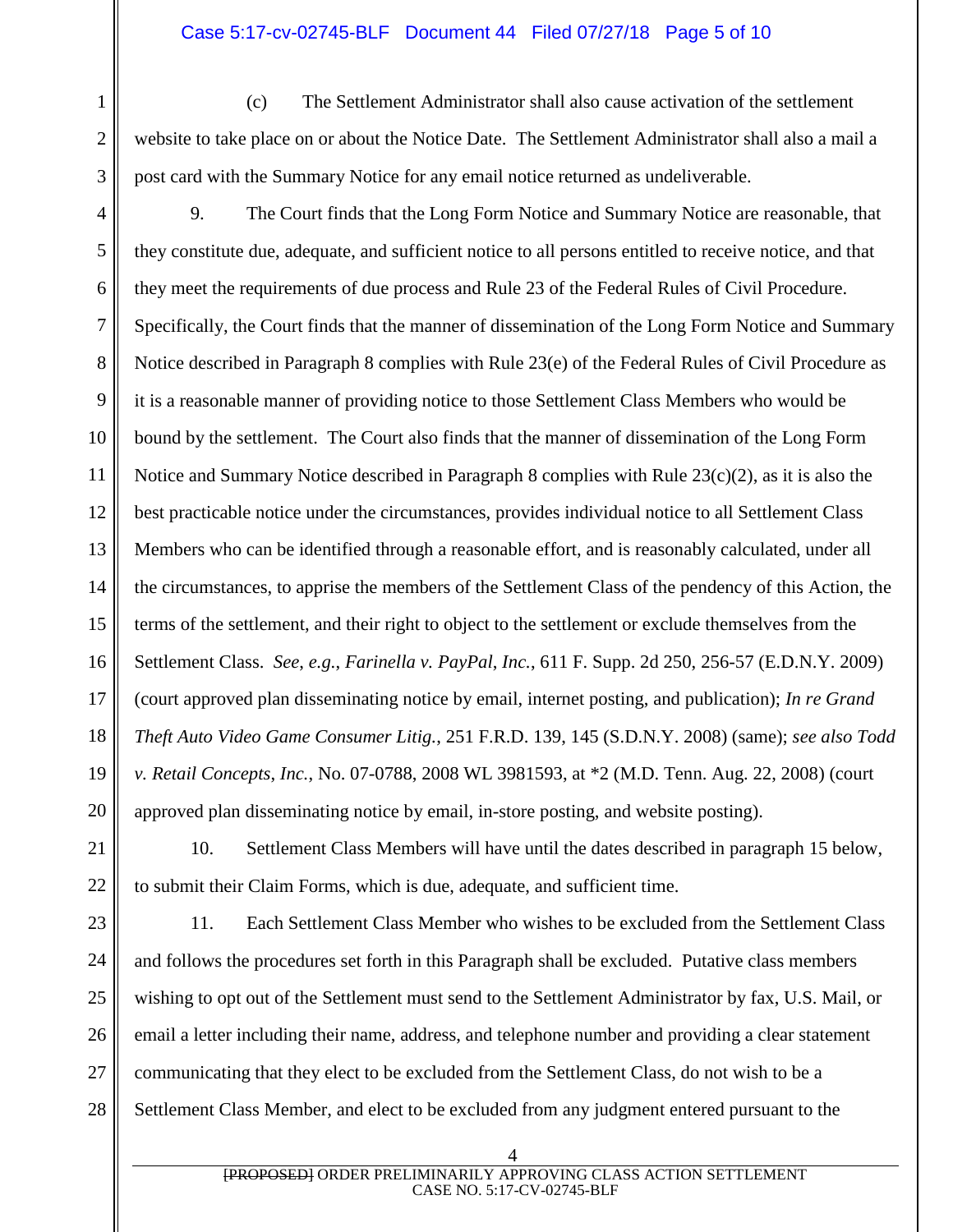#### Case 5:17-cv-02745-BLF Document 44 Filed 07/27/18 Page 6 of 10

1 2 3 4 5 6 7 8 9 Settlement. Any request for exclusion or opt out must be postmarked on or before the opt-out deadline provided in this Order. The date of the postmark on the mailing envelope shall be the exclusive means used to determine whether a request for exclusion has been timely submitted. Members of the Settlement Class who fail to submit a valid and timely request for exclusion on or before the date specified in this Order shall be bound by all terms of this Settlement Agreement and the Final Order and Judgment, regardless of whether they have requested exclusion from the Settlement. All persons or entities who properly elect to opt out of the settlement shall not be Settlement Class Members and shall relinquish their rights to benefits with respect to the Settlement Agreement and Release, should it be approved.

10 11 12 13 14 15 16 17 18 19 20 21 22 23 24 25 26 27 28 12. Any member of the Settlement Class who has not timely submitted a written request for exclusion from the Settlement Class, and thus is a Settlement Class Member, may ask the Court to deny approval by filing an objection. Settlement Class Members cannot ask the Court to order a larger settlement; the Court can only approve or deny the settlement. If the Court denies approval, no settlement payments will be sent out and the lawsuit will continue. If Settlement Class Members want that to happen, they must object. Settlement Class Members may object to the proposed settlement in writing. Settlement Class Members may also appear at the Final Approval Hearing, either in person or through their own attorney. If a Settlement Class Member appears through her own attorney, the Settlement Class Member is responsible for paying that attorney. All written objections and supporting papers must (a) clearly identify the case name and number (*Wahl v. Yahoo! Inc.*, Case 5:17-cv-02745-BLF), (b) be submitted to the Court either by mailing them to Office of the Clerk of Court, United States District Court for the Northern District of California, 280 South First Street, Room 2112, San Jose, California 95113, or by filing them in person at any location of the United States District Court for the Northern District of California, and (c) be filed or postmarked on or before" a date to be set by the Court. Settlement Class Members who object must set forth their full name, current address, and telephone number. Settlement Class Members must also state in writing all objections and the reasons for each objection, and state whether they intend to appear at the Final Fairness Hearing either with or without separate counsel. Settlement Class Members will not be entitled to be heard at the Final Fairness Hearing unless written notice of the intention to

5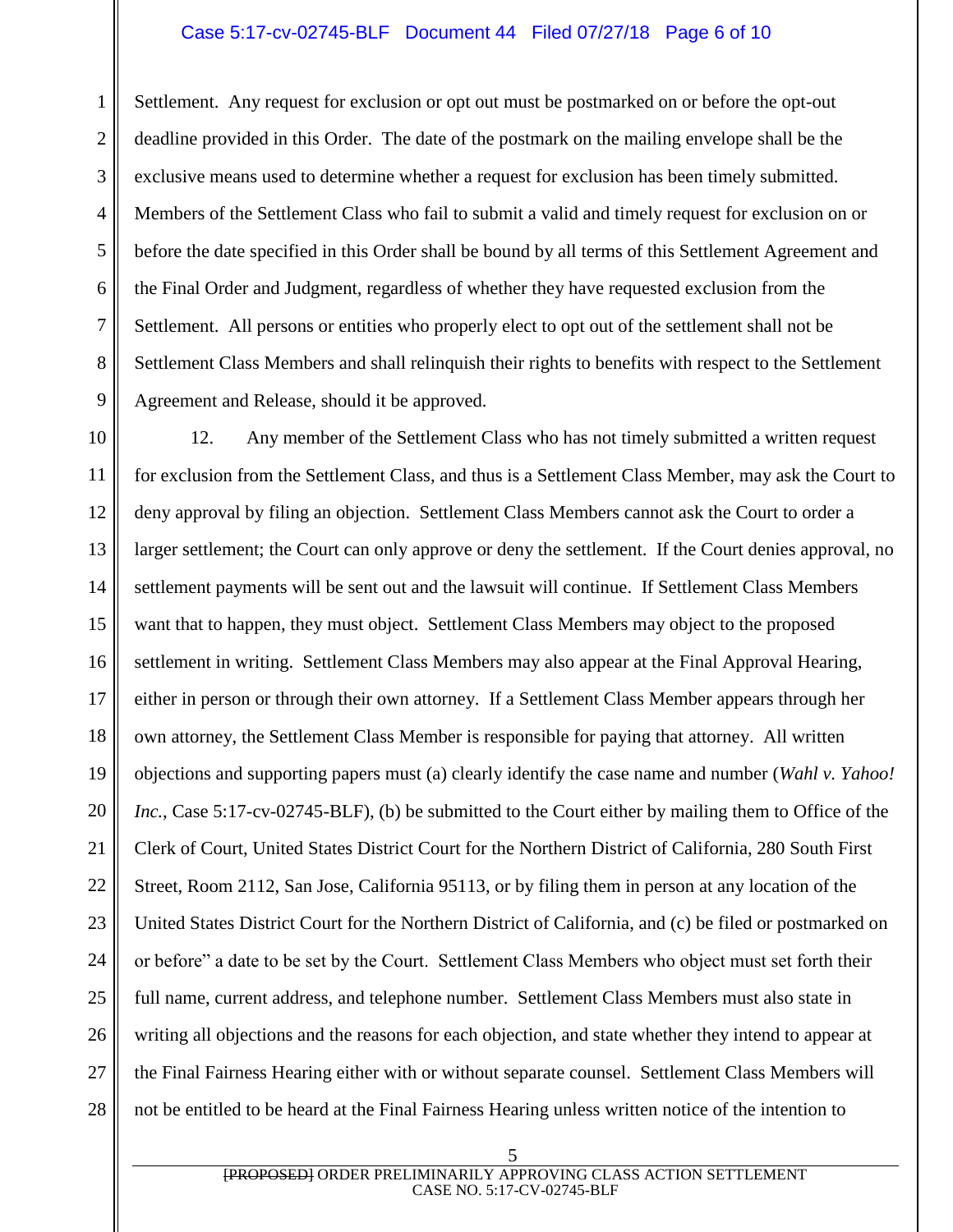# Case 5:17-cv-02745-BLF Document 44 Filed 07/27/18 Page 7 of 10

1 2 3 4 5 appear at the Final Fairness Hearing and copies of any written objections and/or briefs are filed with the Court on or before a date to be set by the Court. If Settlement Class Members fail to file and serve timely written objections in the manner specified above, Settlement Class Members shall be deemed to have waived all objections and shall be foreclosed from making any objection (whether by appeal or otherwise) to the Settlement.

13. Class Counsel shall file their Fee Application at least fourteen days before the deadline for objecting to the settlement.

14. Papers in support of final approval of the Settlement Agreement and Release, and in response to objections to the Settlement Agreement and Release or the Fee Application, shall be filed with the Court on or before a date to be set by the Court.

11

6

7

8

9

10

15. In summary, the dates of performance are as follows:

12 13 (a) The Notice Date shall occur within forty-five (45) days after the entry of this Order, or as soon thereafter as practicable;

14 15 16 17 18 19 20 21 (b) The Bar Date shall be sixty (60) calendar days after the Notice Date. All Claim Forms or requests for exclusion must be postmarked on or before the Bar Date. The Bar Date may be extended by written agreement of the parties through Class Counsel and Defense Counsel without further approval of the Court or notice to the Settlement Class, provided that the settlement website administered by the Settlement Administrator shall be promptly updated to reflect any extension of the Bar Date. The Long Form Notice shall include information concerning the Bar Date and shall also advise members of the Settlement Class that the Bar Date may be extended and that, if the Bar Date is extended, such information shall be provided on the settlement website.

22 23 (c) Class Counsel shall file their Fee Application at least fourteen days before the deadline for objecting to the settlement;

24 25 26 (d) All objections to the Settlement Agreement And Release and written notices of the objecting class member's intention to appear at the Final Fairness Hearing shall be filed on or before thirty (30) days after the Notice Date;

27 28 (e) Papers in support of final approval of the Settlement Agreement And Release, and in response to objections to the Settlement Agreement And Release or the Fee Application, shall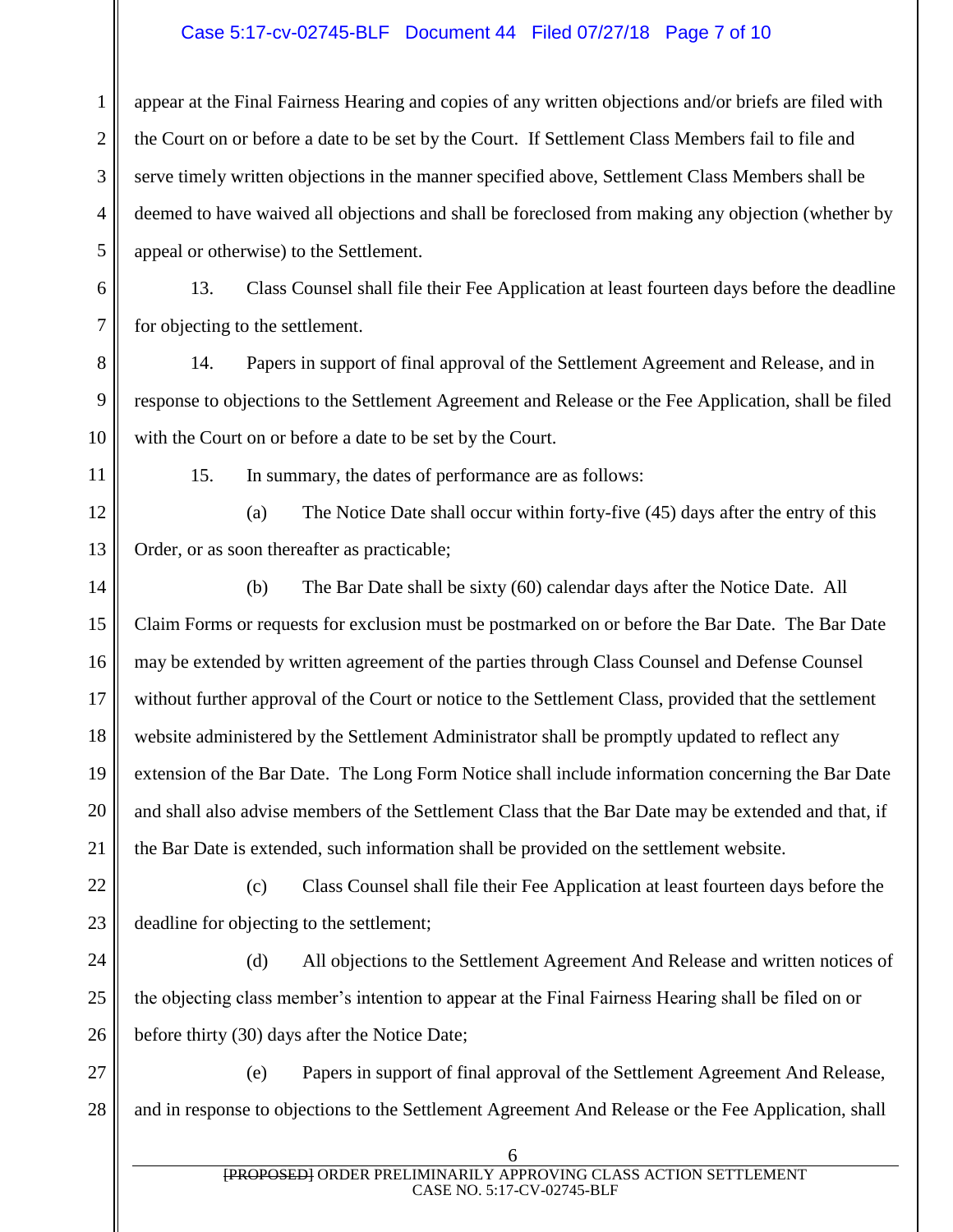### Case 5:17-cv-02745-BLF Document 44 Filed 07/27/18 Page 8 of 10

be filed with the Court on or before seven (7) days prior to the Final Fairness Hearing; and

1

2

3

4

5

6

7

8

9

10

11

**(f)** The Final Fairness Hearing shall be held on **November 8, 2018, at 1:30 p.m.** 16. These dates of performance may be extended by order of the Court, for good cause shown, without further notice to the Settlement Class. Settlement Class Members may check the settlement website at [www.renewalsettlement.com](http://www.renewalsettlement.com/) regularly for updates and further details regarding extensions of these dates of performance. Settlement Class Members may also access the Court docket in this case through the Court's Public Access to Court Electronic Records (PACER) system at https://ecf.cand.uscourts.gov, or by visiting the office of the Clerk of the Court for the United States District Court for the Northern District of California, 280 South First Street, Room 2112, San Jose, California 95113, between 9:00 a.m. and 4:00 p.m., Monday through Friday, excluding Court holidays.

12 13 14 15 16 17 18 19 17. Notwithstanding any other provision of the Settlement Agreement, if more than 480 members of the Settlement Class opt out of the Settlement, Yahoo, in its sole discretion, may rescind and revoke the entire Settlement and this Settlement Agreement, thereby rendering the Settlement null and void in its entirety, by sending written notice that Yahoo revokes the settlement pursuant to the Settlement Agreement and Release to Class Counsel within 10 court days following the date the Settlement Administrator informs Yahoo of the number of Settlement Class Members who have requested to opt out of the Settlement pursuant to the provisions set forth in the Settlement Agreement and Release.

20 21 22 23 18. In the event the Settlement Agreement and Release is not approved by the Court, or for any reason the parties fail to obtain a Final Order and Judgment as contemplated in the Settlement Agreement and Release, or the Settlement Agreement and Release is terminated pursuant to its terms for any reason or the Effective Date does not occur for any reason, then the following shall apply:

24 25 26 27 (a) All orders and findings entered in connection with the Settlement Agreement and Release shall become null and void and have no force and effect whatsoever, shall not be used or referred to for any purposes whatsoever, and shall not be admissible or discoverable in this or any other proceeding;

28

(b) The conditional certification of the Settlement Class pursuant to this Order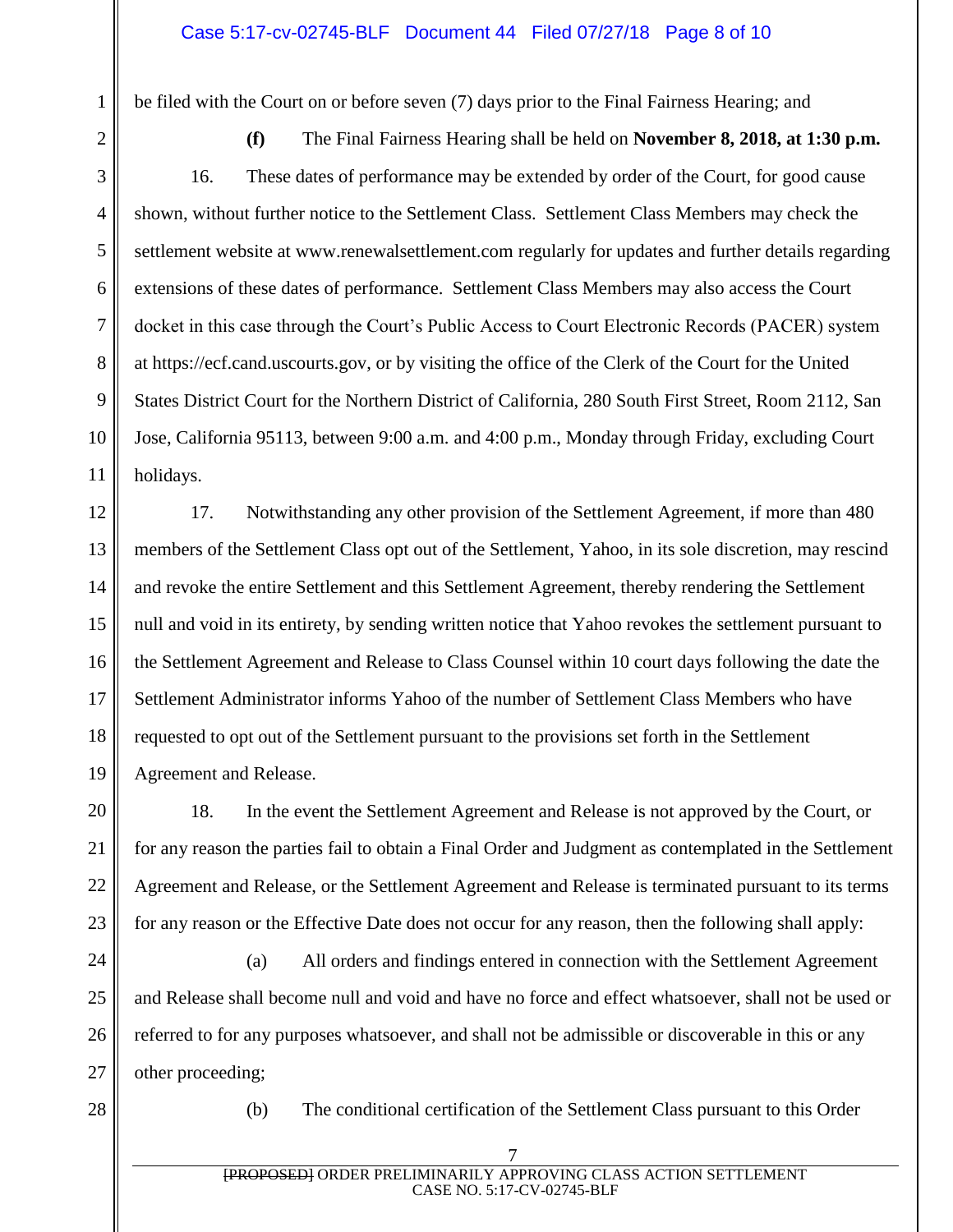# Case 5:17-cv-02745-BLF Document 44 Filed 07/27/18 Page 9 of 10

1 2 3 shall be vacated automatically, and the Actions shall proceed as though the Settlement Class had never been certified pursuant to this Settlement Agreement and Release and such findings had never been made;

(c) Nothing contained in this Order is, or may be construed as, a presumption, concession or admission by or against Yahoo, or any Released Party (as that term is defined in the Settlement Agreement And Release) of any default, liability or wrongdoing as to any facts or claims alleged or asserted in the Action, or in any actions or proceedings, whether civil, criminal or administrative;

9 10 11 (d) Nothing in this Order or pertaining to the Settlement Agreement and Release, including any of the documents or statements generated or received pursuant to the claims administration process, shall be used as evidence in any further proceeding in this case; and

(e) All of the Court's prior Orders having nothing whatsoever to do with the certification of the Settlement Class shall, subject to this Order, remain in force and effect.

14 15 16 17 18 19. Pending final determination of whether the proposed settlement should be approved, no Settlement Class Member directly, derivatively, in a representative capacity, or in any other capacity, shall commence or continue any action against any of the Released Parties in any court or tribunal asserting any of the Released Claims (as that term is defined in the Settlement Agreement And Release).

20. JND Legal Administration is hereby appointed as Settlement Administrator for this settlement and shall perform all of the duties of the Settlement Administrator set forth in the Settlement Agreement and Release.

22 23 24 25 26 21. Class Counsel and Defense Counsel are hereby authorized to use all reasonable procedures in connection with approval and administration of the settlement that are not materially inconsistent with this Order or the Settlement Agreement and Release, including making, without further approval of the Court, minor changes to the form or content of the Long Form Notice, Summary Notice, and other exhibits that they jointly agree are reasonable or necessary.

27 28

4

5

6

7

8

12

13

19

20

21